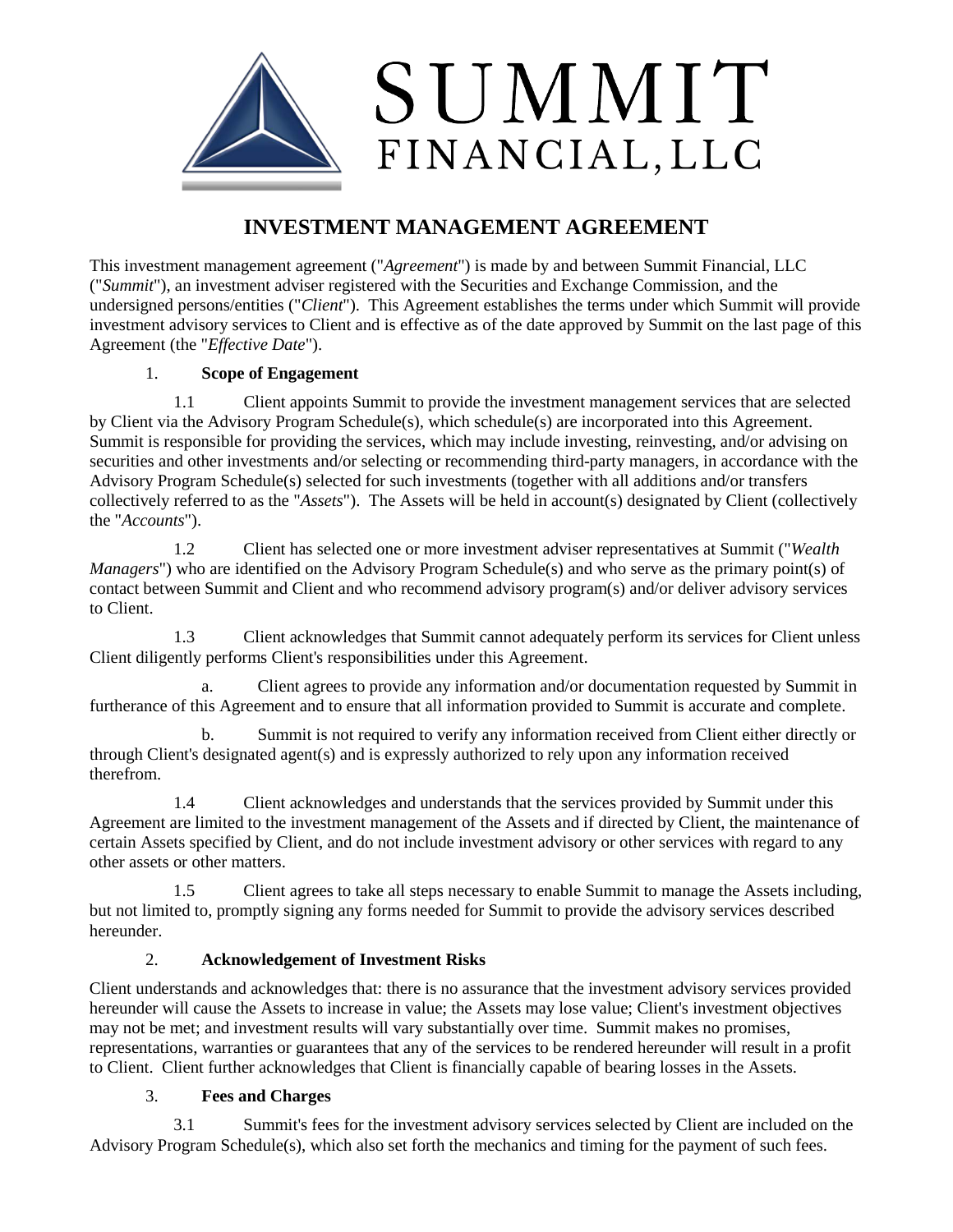3.2 Additional information regarding Summit's investment advisory fees is detailed in Summit's Form ADV Part 2A brochure for non-wrap accounts, and its Appendix 1 brochure for wrap accounts (collectively referred to herein, as applicable, as a "*Brochure*"). Client understands and agrees that except as noted in the applicable Advisory Program Schedule(s), Client is responsible for the payment of all third party fees and charges, as applicable (including but not limited to custodial fees, mark-ups, mark-downs, wire fees, inactivity fees, foreign transaction fees, margin interest, liquidation fees, ACAT fees, regulatory fees, fees assessed by any mutual funds, exchange traded funds or other pooled investment vehicles, or third party managers/sub-advisers, if any, and brokerage/executions costs (for non-wrap programs)), which are separate and distinct from the advisory fees charged by Summit and which are not offset by Summit's fees.

3.3 Client hereby authorizes the Custodian identified on the Advisory Program Schedule(s) to deduct Summit's investment advisory fees from Account Assets it custodies on the terms included on such schedule. Unless otherwise noted on the Advisory Program Schedule, all cash and securities in an Account will be included in determining the value of an Account for the purpose of calculating Summit's fees. Even for those investment advisory programs that are otherwise non-discretionary, Client grants Summit the limited right to sell securities to generate cash to pay any fees it is owed. Client is solely responsible for any losses or tax consequences as a result of sales of Assets, including sales to satisfy Client's obligation to pay fees and charges.

3.4 Client may make deposits or withdrawals to the Accounts at any time. The proceeds of withdrawals will be delivered to Client after the time necessary for the resulting trades to clear and settle.

#### 4. **Custody and Trading**

4.1 Client shall arrange for the Assets to be maintained by a qualified custodian as defined under rules promulgated under the Investment Advisers Act of 1940, as amended ("*Custodian*") unless the Assets are exempt from such regulatory requirement. Summit may assist Client in opening Accounts at the Custodians recommended by Summit but Client may open Accounts with any Custodian he/she chooses.

4.2 Notwithstanding section 4.1, in the event Summit deems it to be in the best interest of Client, Client consents to the following: Client appoints Summit as its true and lawful attorney-in-fact, and empowers and authorizes Summit, in the name of Client, to make, execute, sign, swear to, acknowledge and file all documents relating to (i) opening new brokerage or custodial account(s) on behalf of Client with a Custodian selected by Summit, which Custodian shall send statements to Client at least quarterly; and (ii) transferring the Assets from existing Accounts into any such new account(s) opened on behalf of Client. Client acknowledges that, in the event Summit opens one or more new account(s) on behalf of Client and transfers the Assets from existing Accounts into any such new account(s) opened on behalf of Client, the terms of this Agreement shall govern the investment advice provided with respect to the Assets in such new account(s). In addition, if Summit opens new account(s) with a Custodian on Client's behalf, Summit shall notify Client in writing of the Custodian's name, address, and the manner in which the funds and/or securities are maintained, promptly when the account(s) are opened and following any changes to this information.

4.3 Under no circumstance shall Summit act as custodian for Client's cash or securities or take actual custody and/or physical control of the Assets. The Custodian (or the issuer for Assets exempt from the custodian requirement) shall at all times have actual custody and/or physical control of the Assets.

Client hereby authorizes the Custodian to follow the instructions of Summit in every respect concerning Client's Assets custodied by such Custodian. This authorization continues in full force until this Agreement is terminated.

4.5 Summit shall not be liable for any act or omission of any broker-dealer or Custodian. Any fees, charges, or other compensation owed to a Custodian and broker-dealers for their services to the Accounts shall be the obligation of Client and not Summit.

4.6 Summit may but is not required to aggregate orders for the purchase or sale of securities for Accounts with orders for accounts of other clients. When orders are aggregated: (i) the actual prices applicable to the aggregated transaction will be averaged and the Accounts and each other account participating in the aggregated transaction shall be treated as having purchased or sold its portion of the securities at such average price; and (ii) all transaction costs incurred in effecting the aggregated transaction shall be shared on a pro-rata basis among the accounts (including the Accounts) participating in the transaction. Client recognizes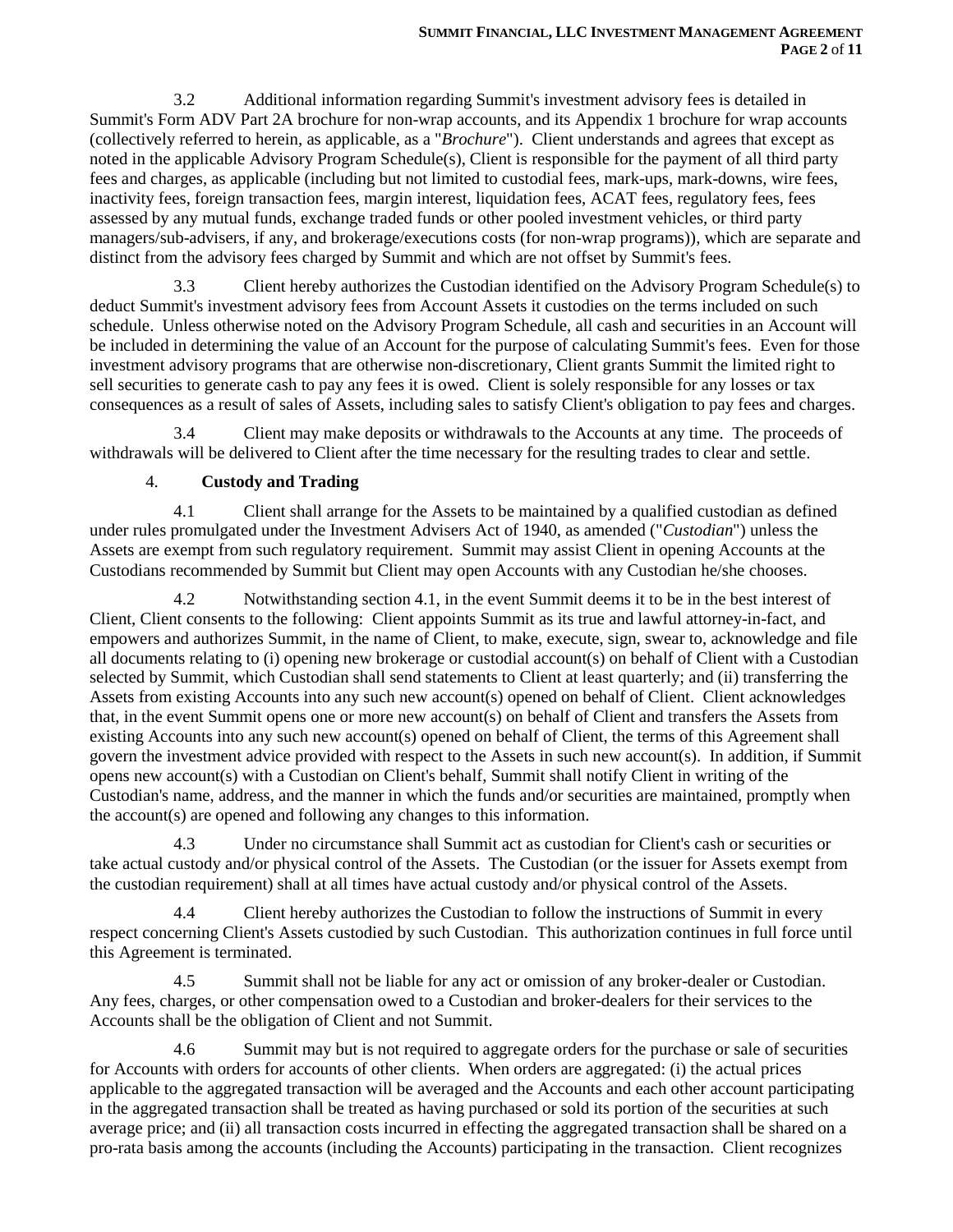that in some cases this procedure may adversely affect the price or size of the position obtainable for the Account.

4.7 With respect to accounts for which Fidelity Brokerage Services, LLC serves as the Custodian, Fidelity has agreed to reimburse certain transition expenses incurred by Summit in connection with Summit's 2018 conversion to its platform and also to waive ticket charges on trades in domestic stocks, ETFs and options and transaction fee mutual funds for accounts advised by Summit for a period of time after the initiation of its relationship with Fidelity. The reimbursement of transitional expenses and waiver of ticket charges result in economic benefits to Summit but it does not diminish Summit's duty to seek best execution on behalf of its clients. This relationship is detailed in the Brochure. Client understands, appreciates, and consents to the foregoing.

# 5. **Proxies**

Summit will not request or accept proxy voting authority for Client Assets. Clients will receive proxies directly from the issuer of the security or the Custodian and should direct all proxy questions to the issuer of the security. Summit will not take actions with respect to such securities, such as, executing consents, requests, directions, approvals, waivers, objections, appointments or other instruments. Client agrees not to direct the Account Custodian(s) to forward proxy materials to Summit and understands that Summit will not take action on such materials should Summit receive them. Please see the agreements with third party managers/sub-advisers regarding proxy voting in such programs.

# 6. **Changes in Investment Profile and Other Information**

All Investment Profile, Client Profile and other information provided by Client or by Client's designated agent, if any, is true and correct and may be relied upon by Summit. Client shall promptly notify Summit of any material errors, changes or corrections to the information previously supplied to Summit in accordance with the provisions of Section 15 of this Agreement. Client understands that Summit manages the Assets based on the information provided by Client. Client agrees that Summit has no responsibility for Client's failure to timely provide accurate information regarding Client, the Assets or the Accounts. Client shall promptly inform Summit if Client wishes (or is obligated by regulations or employer policy) to impose any reasonable restrictions on the management of Client's Assets, or to modify any existing restrictions. Client understands that Summit shall assess and determine the reasonableness of Client's requested restrictions in Summit's sole discretion and that any such request will not be adhered to unless and until Summit first notifies Client of Summit's consent to such request.

# 7. **Tax Liability**

Client is solely responsible for paying all taxes owed on the purchase, sale or exchange of any security advised by Summit. If Client transfers securities to Summit in connection with funding a new discretionary advisory program (as identified on the Advisory Program Schedule(s)), some or all of such securities may be liquidated promptly by Summit or the third party manager/sub-adviser in its discretion (and such liquidations may be recommended by the Wealth Manager with respect to securities transferred into a new non-discretionary advisory program (as identified on the Advisory Program Schedule(s)) and the proceeds reinvested in Client's Accounts. As a result of such liquidations, Client may incur significant tax liabilities (or other charges, such as commissions and penalties) for which Client will be solely responsible. Client agrees that, if applicable, Client has considered such ramifications before deciding to have its Assets managed under the applicable investment advisory program(s).

# 8. **Reports, Tax, Accounting or Legal Advice**

Client acknowledges that none of Summit, its affiliates, Wealth Managers or their associated persons provides Client with tax, accounting or legal advice or counseling and that no one has authority to modify this provision. Although Summit's reports and advice may be used to assist Client in the preparation of tax returns, they do not represent the advice or approval of tax professionals. Client understands that Summit strongly recommends that Client consult a tax professional to determine the tax and accounting treatment of the Assets. Further, Client agrees that Client should rely on the periodic statements, transaction confirmations and tax reporting forms provided by Custodian for tax-related information.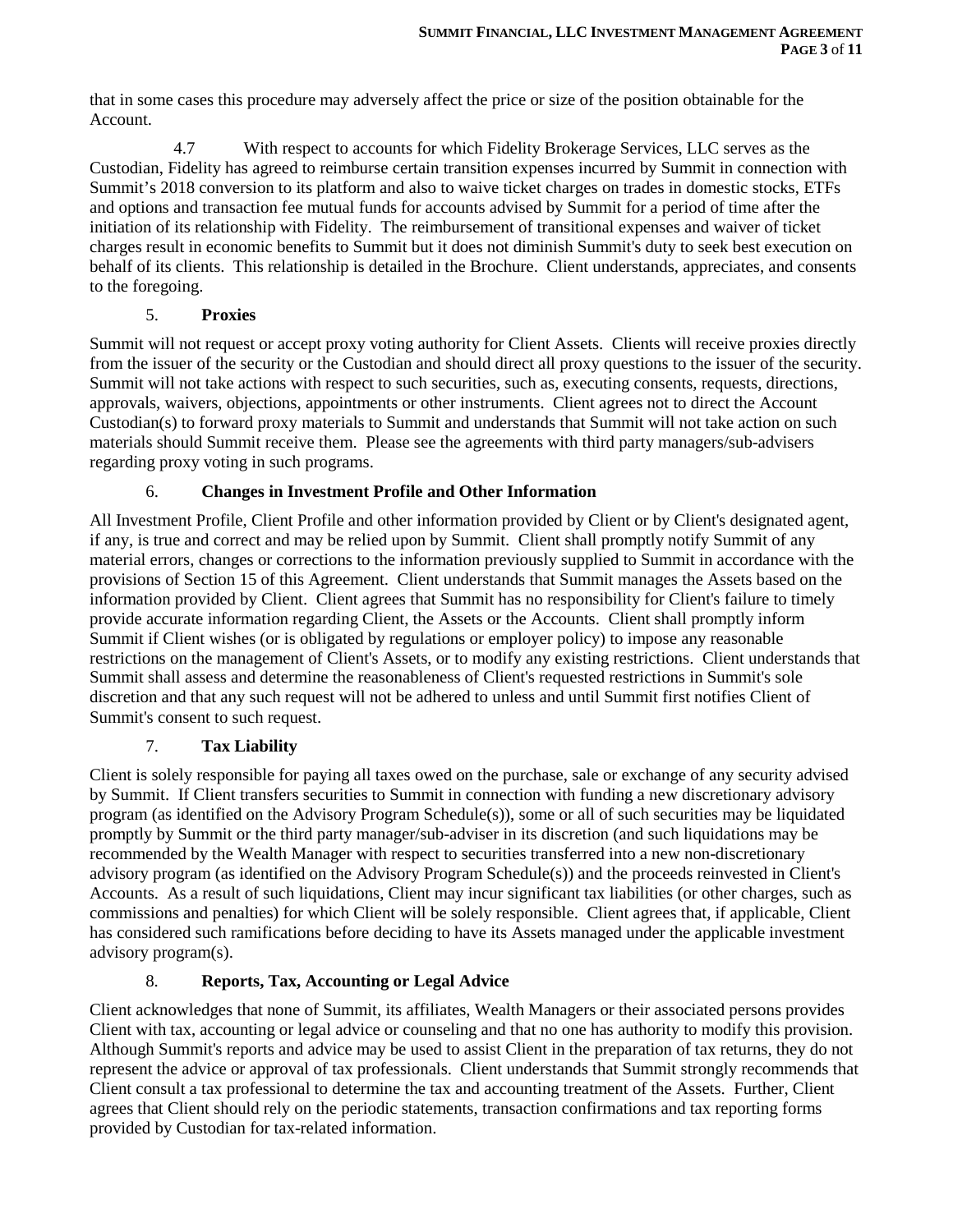Some Wealth Managers send their clients reports containing inventories of holdings and/or performance reports, as such clients may reasonably request from time to time. If Client receives such reports, Summit urges Client to compare and verify the information in such reports with the information on the statements Client receives directly from the Custodian. Summit's Wealth Managers may include positions on reports regarding assets that are not subject to an Advisory Program Schedule and do not constitute Assets advised under this Agreement. Client acknowledges that inclusion of such assets is merely a courtesy to Client and does not indicate that Summit is providing any investment advisory services with respect to such assets.

#### 9. **Valuation of Account Assets**

Assets in the Account are valued by the Custodian or the issuer (if the Assets are exempt from the custodian requirement). Performance or other reports provided by Summit, if any, may be based on different values or time periods than those in the statements provided by the Custodian. Client understands that the statements and confirmations provided by the Custodian constitute the official record of the value of the Assets.

# 10. **Limitation of Liability**

In addition to the other limitations in this Agreement, neither Summit not any of its affiliates, Wealth Managers, employees, representatives, associated persons, officers, directors or agents shall be liable for any loss incurred with respect to the management of Client's Assets under this Agreement, except where such loss directly results from Summit's gross negligence or willful misconduct. The federal securities laws impose liabilities under certain circumstances on persons who act in good faith, and nothing in this Agreement shall in any way constitute a waiver or limitation of any rights which Client may have under any federal or state securities laws.

#### 11. **Services to Other Clients**

11.1 Client understands that Summit has investment responsibilities, renders investment advice to, and performs investment advisory services for, other individuals and entities ("*Other Accounts*"). Client also acknowledges that Summit (and its affiliates, Wealth Managers, employees, supervised persons, officers, directors or agents) may buy, sell, or trade in any securities for their own accounts and those of their family members ("*Affiliated Accounts*"). Client agrees that Summit may give advice or exercise investment responsibility and take such other actions with respect to Other Accounts and Affiliated Accounts which may differ from the advice given or the timing or nature of action taken with respect to Client's Account so long as such actions are consistent with Summit's duties under the law.

11.2 Client understands that Other Accounts and Affiliated Accounts may at any time, hold, acquire, increase, decrease, dispose of, or otherwise deal with positions in investments in which Client's Accounts have an interest from time to time. Client acknowledges and agrees that Summit has no obligation to purchase for Client's Accounts a position in any security which Other Accounts or Affiliated Accounts may acquire, and that Client's Accounts have no first refusal, co-investment or other rights in respect of any such investment. If Summit or its affiliates obtain information about a security or its issuer that Summit or its affiliates may not lawfully use or disclose, Summit will not disclose the information, will not use such information for Client's benefit and may be prohibited from directing trades in impacted securities for some period of time.

11.3 The services of Summit provided hereunder are not exclusive, and Summit shall be free to render similar services to others so long as its services hereunder are not impaired thereby. Persons engaged in performing Summit's duties hereunder, including the Wealth Manager(s) selected by Client, will not devote their full time to such services, and nothing hereunder shall be deemed to limit or restrict the right of Summit to engage in or devote time and attention to other businesses or to render services of whatever kind or nature.

# 12. **Term and Termination**

12.1 The term of this Agreement shall commence on the Effective Date and shall continue until (i) either party gives the other party written notice of termination in which case termination shall be effective within 5 business days; or (ii) Client transfers all of the Assets out of the Accounts, in which case this Agreement shall terminate immediately. In the event an Account is terminated by either party as set forth herein, fees paid for that payment period will be prorated based on the number of days in the payment period for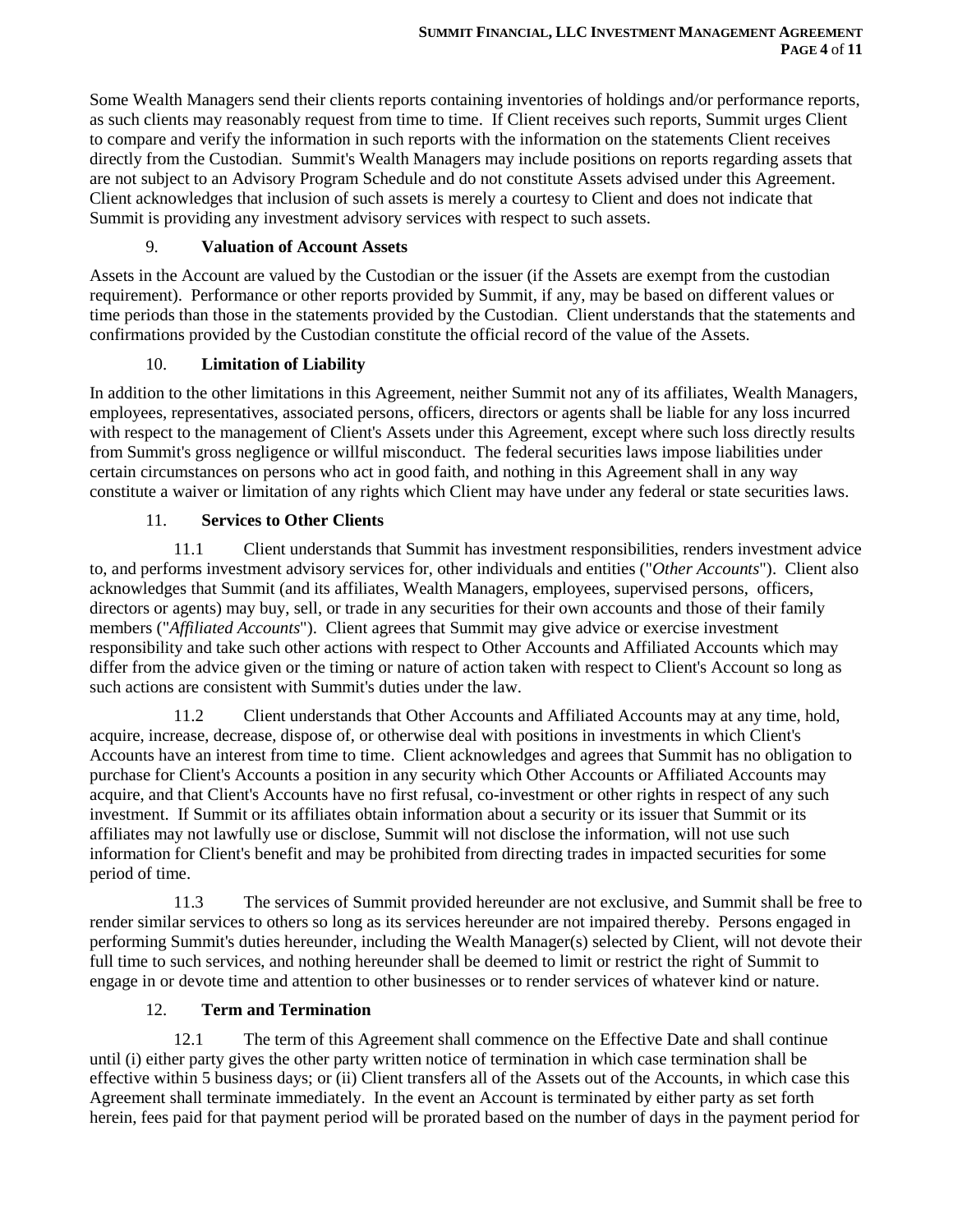which advisory services were provided and any unearned fees, if any, will be returned to Client (but Client shall be responsible for any loss in the value of Client's Assets prior to termination).

12.2 Upon termination of the Agreement, Summit shall no longer provide investment advisory services with regard to the Assets in Client's Accounts, and shall not accept further instructions regarding trades, distributions or otherwise. Once the Agreement is terminated, Client (and not Summit) shall have sole authority and responsibility for instructing the Custodian (or issuer, if the Assets are exempt from the custodian requirement) with respect to any Assets remaining in the Accounts. In the event that Client fails to instruct the Custodian with respect to the Assets in the Accounts or fails to do so in a timely manner as determined by the Custodian, Summit shall have no responsibility for any actions taken by the Custodian including the liquidation of positions resulting in tax liability or foregone opportunity for gains.

#### 13. **Representations, Warranties and Covenants by Client**

13.1 Client represents, warrants and covenants as follows:

a. Whether the Assets are held individually, jointly or in a representative capacity, Client warrants that he/she has full legal power and authority to enter into this Agreement and the terms of this Agreement do not violate any obligation or duty to which Client is bound, whether arising out of contract, operation of law, or otherwise. As of the date of this Agreement, neither Client nor the Accounts or the Assets therein are affected by any lien, court order, agreement or other restriction affecting the Assets that has not been disclosed to Summit in writing. If an Account is owned by two or more natural persons, Summit shall be permitted to rely upon and act upon any notification or instruction received from any natural person who owns the Account and to treat any natural person Client as representing all of the natural person Clients, unless and until Summit is notified otherwise in writing. Notwithstanding the foregoing, at any time (and in connection with any notification(s) or instruction(s) or all notifications and instructions) Summit may, in its sole discretion, insist upon receiving joint written instructions from all joint owners of an Account rather than from a single individual joint owner. Further, if any natural person owner has authorized one or more third parties to act on Client's behalf, pursuant to a power of attorney or otherwise (each a "*Designated Agent*"), Summit may, in its sole discretion, insist upon receiving joint written instructions from all Designated Agents of an owner rather than from a single Designated Agent (so long as each is acting within the scope of the authorization.)

b. If Client is an entity, it has the full right, power, legal capacity and authority under the laws of the state under which it was organized and other applicable law and Client's organizing documents to enter into and perform this Agreement. Client is duly organized and validly existing under the laws of the state under which it was organized and other applicable law with full right, power, legal capacity and authority to execute, deliver and perform its obligations under this Agreement. This Agreement has been duly and validly authorized, executed and delivered by Client, and is a legal, valid and binding agreement of Client and is enforceable by Summit in accordance with its terms.

c. If the signer is a trustee or fiduciary, signer represents and warrants that the investments contemplated by this Agreement are within the scope authorized by the appropriate trust or other legal document governing the Assets. Such trustee or fiduciary also represents and warrants that Client's execution of this Agreement and services provided by Summit are permitted by the relevant governing instrument of Client and all applicable laws and regulations. The trustee or fiduciary agrees to provide, if requested, an executed trustee certification, investment powers form, and/or copies of the governing instruments authorizing execution of this Agreement. Further, the trustee or fiduciary certifies that these documents allow Client to engage an investment adviser to provide the services in the Advisory Services Schedule(s) and that Client is authorized to hire such investment adviser. Client undertakes to advise Summit of any material change in the authority of the signers to this Agreement. Further, if there are multiple trustees on an Account, Summit may, in its sole discretion, insist upon receiving joint written instructions from all trustees of an Account rather than from a single trustee even if the trust instrument permits a single trustee to provide such instruction.

d. Client acknowledges that Summit seeks to comply with all applicable laws and regulations relating to money laundering. In furtherance of such efforts, Client represents and warrants that (i) none of the Assets has been derived from, or is in any way related to, any activity that is deemed criminal under United States law or will cause Summit to be in violation of the United States Bank Secrecy Act, the United States Money Laundering Control Act of 1986 or the United States International Money Laundering Abatement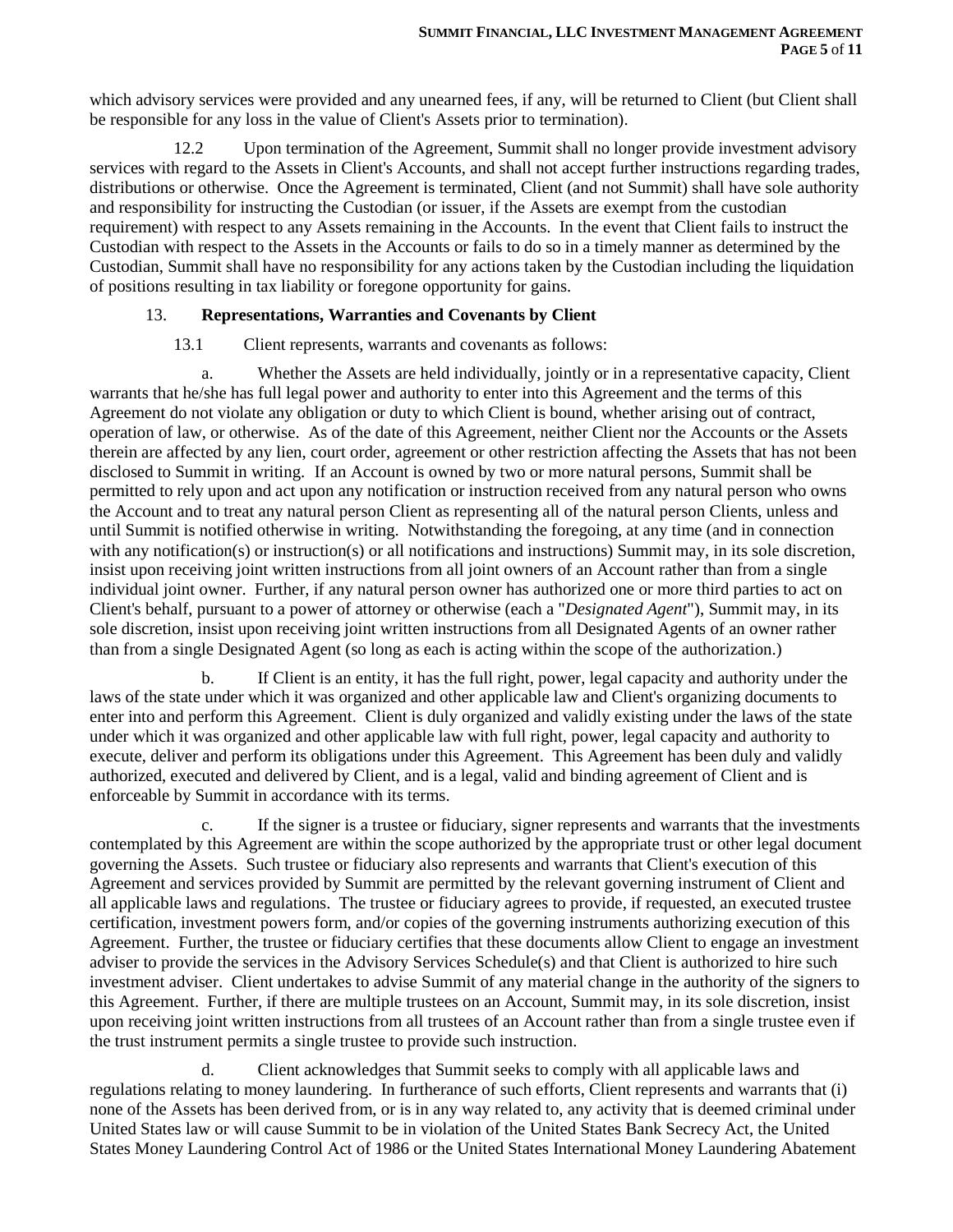and Anti-Terrorist Financing Act of 2001 or other similar laws; and (ii) neither Client nor any person directly or indirectly controlling, controlled by, or under common control with Client is a person identified as a terrorist or terrorist organization in any relevant lists maintained by governmental authorities, including, without limitation, the lists maintained by the U.S. Treasury Department's Office of Foreign Assets Control. Client agrees that Summit may verify the identity of, and/or conduct ongoing due diligence on, Client, Client's principals and/or beneficial owners, and/or persons designated to act on Client's behalf. Client agrees to cooperate in this effort and to provide any documents reasonably requested by Summit.

e. The Accounts do not constitute, and are not required to be registered as, investment companies under the Investment Company Act or 1940, as amended.

13.2 The foregoing representations, warranties and covenants of Client shall continue during the Term and if at any time during the Term Client discovers that any event shall have occurred that makes any of the foregoing representations, warranties or covenants incomplete or inaccurate, Client shall promptly notify Summit of such incompleteness or inaccuracy and of the steps, if any, being taken to remedy the matter.

#### 14. **Privacy and Data Protection**

14.1 Client acknowledges receiving a copy of Summit's privacy statement discussing how Summit protects Client information and under what circumstances such information may be shared with others. Client hereby consents to the disclosure of information about Client to Summit's affiliates, employees, agents, third party managers/sub-advisers, and such other third parties as is necessary or desirable to provide the services set forth in this Agreement or to such parties as is otherwise required or permitted by applicable law. Further, Client authorizes Summit to give a copy of this Agreement to any broker-dealer or other party to a transaction, or Custodian, as evidence of Summit's limited powers of attorney and authority to act on Client's behalf.

14.2 As detailed in its Brochure and the Form ADV Part 2B supplement for the Wealth Manager(s) responsible for Client's Accounts, most of Summit's Wealth Managers are registered representatives with broker dealers that are not affiliated with Summit. Under applicable regulatory requirements, a broker dealer may be required to review transactions resulting from the investment related activities of its registered representatives that occur away from the broker dealer. In order for such broker dealers to meet their regulatory obligations, Summit needs to share information about Clients with such broker dealers. Client authorizes Summit and each Custodian to share information regarding Client, and to direct Client's Custodian to share such information, with such broker dealers.

14.3 Summit endeavors to adhere to best industry practices regarding protection of Client's Assets and prevention of senior abuse. In further of this, Summit reserves the right to contact members of Client's family, Client's power of attorney or a designated "trusted contact," if one has been made known to Summit, if it reasonably appears to Summit that Client's judgment is impaired or that Client may be the subject of exploitation.

14.4 If Client designates one or more "Household Contact(s)" to serve as an information contact for some or all of Client's Accounts, Client agrees that Summit may (i) rely on information provided by such person regarding all Accounts subject to this Agreement as if the information was provided directly by Client; and (ii) provide the Household Contact(s) with personal data, position listings, balance information, performance and other information regarding each person and Account associated with this Agreement in accordance with the authorization in Section 15.

# 15. **Documents and Electronic Delivery**

15.1 Summit agrees to accept all the delivery of documents including, but not limited to: authorizations, directions, instructions, notifications, requests, as well as all other correspondence (collectively "*Client Communications*") from Client, Client's Designated Agents and/or Client's Household Contacts at Summit's home office address, Wealth Managers' office address, and/or to the Wealth Manager(s)' or Summit staff's e-mail addresses, or at [Notice@SFR1.com.](mailto:Notice@SFR1.com) Notwithstanding the foregoing, Summit may require hardcopies of certain Client Communications and/or that the instructions in emailed Client Communications be confirmed orally with Client, Client's Designated Agents or Client's Household Contacts.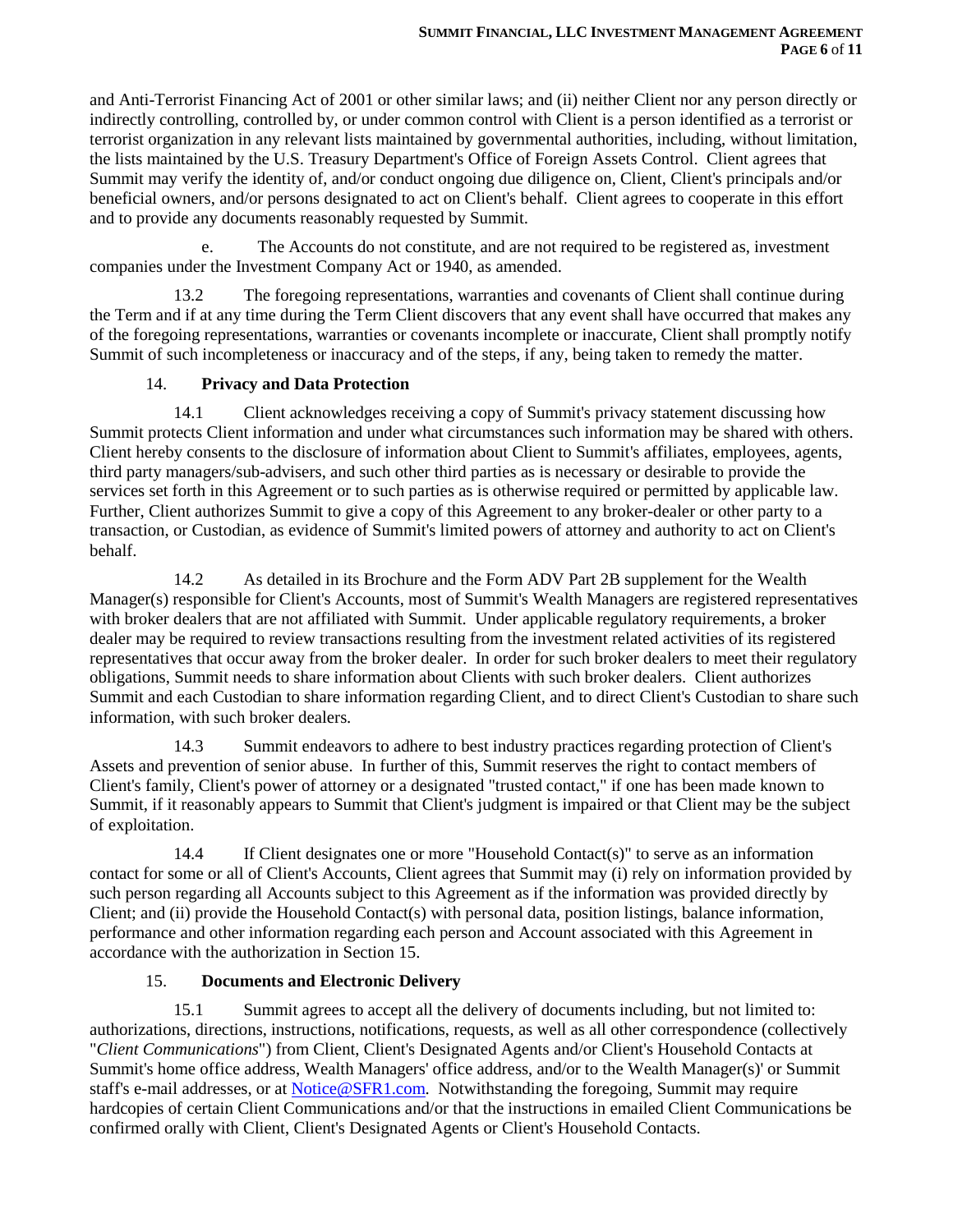15.2 Client agrees to accept all documents delivered by or on behalf of Summit to Client, including but not limited to the following, if and as applicable: regulatory notices and disclosures, custodial and other forms, amendments to this Agreement, performance and other reports, *etc.* (collectively "Summit Communications"), to Client's home address, Account address or e-mail address for the Client, Client's Designated Agents or Client's Household Contacts (collectively, the "Client Address"), in Summit's sole discretion. Client agrees that Summit may send Summit Communications to any such Client Address provided by Client unless and until Client provides written notice to Summit to the contrary. For the avoidance of doubt, any document required hereunder or under applicable law or regulation to be delivered by Summit to Client shall be deemed to have been delivered if such document is provided in accordance with this Section 15.

15.3 Summit shall be deemed to have delivered a Client Communication when such communication is either electronically or physically delivered to a Client Address (including delivery of an email to an email address provided by Client, Client's Designated Agents or Client's Household Contacts advising Client that a document is available on a designated website, so long as such e-mail contains a link to the document).

15.4 It is Client's obligation to inform Summit of any changes to Client's Client Address. Until so informed, Summit shall rely on and deliver Client Communications to any Client Address provided by Client, Client's Designated Agents or Client's Household Contacts.

15.5 Client represents and warrants that Client, Client's Designated Agents and Client's Household Contacts each have the ability to receive and open e-mail and corresponding electronic documents (even if password protected, encrypted or otherwise subject to security). If, at any time, Client, Client's Designated Agents or Client's Household Contacts' electronic delivery situation changes, or if specific documents are not accessible, Client agrees to immediately notify Summit in writing so that the specific issue can be addressed and resolved.

15.6 By executing this Agreement, Client releases and holds Summit harmless from, and agrees to defend and indemnify Summit against, any and all claims and/or damages of whatever kind resulting from Summit's transmission and/or delivery of Client Communications to any Client Address, provided Summit has correctly addressed the transmission to Client, Client's Designated Agents or Client's Household Contacts and otherwise abided by its privacy notice, a copy of which is provided to Client with this Agreement.

15.7 If Client wishes to limit the methods of delivery as detailed in this Section 15, Client shall notify Summit in writing in any manner that satisfies Section 15.1. There is no cost to Client for cancelling electronic delivery.

15.8 Nothing in this Section 15 requires any particular communication to be made in writing and both Summit and Client may rely on oral communication unless otherwise required by applicable laws and regulations, if any.

# 16. **Assignment**

This Agreement may not be assigned by Summit without the prior consent of Client, which consent shall be deemed to have been given by Client if Client fails to deliver to Summit a written objection to a potential assignment within thirty (30) days of notification thereof. This Agreement may not be assigned in whole or in part by Client without first obtaining the express written consent of Summit. Any purported assignment not complying with the terms of this paragraph shall be null and void. In the event of a proper assignment, this Agreement shall inure to the benefit of and be binding upon each of the parties and their respective successors, assigns, heirs, executors, administrators, trustees, and legal representatives.

# 17. **Funding and Accommodation Accounts**

17.1 If Client enters into this IMA and identifies Summit as the investment adviser to a Custodian with respect to certain investments but has not yet finalized an allocation for the investments, the investments shall be placed into a Funding Account, which shall be reflected on Funding Account Schedules incorporated into this Agreement. Summit shall not charge fees on such investments and neither Summit nor the Wealth Manager will recommend specific trades (other than liquidations) or exercise any discretion with respect to the investments in Funding Accounts.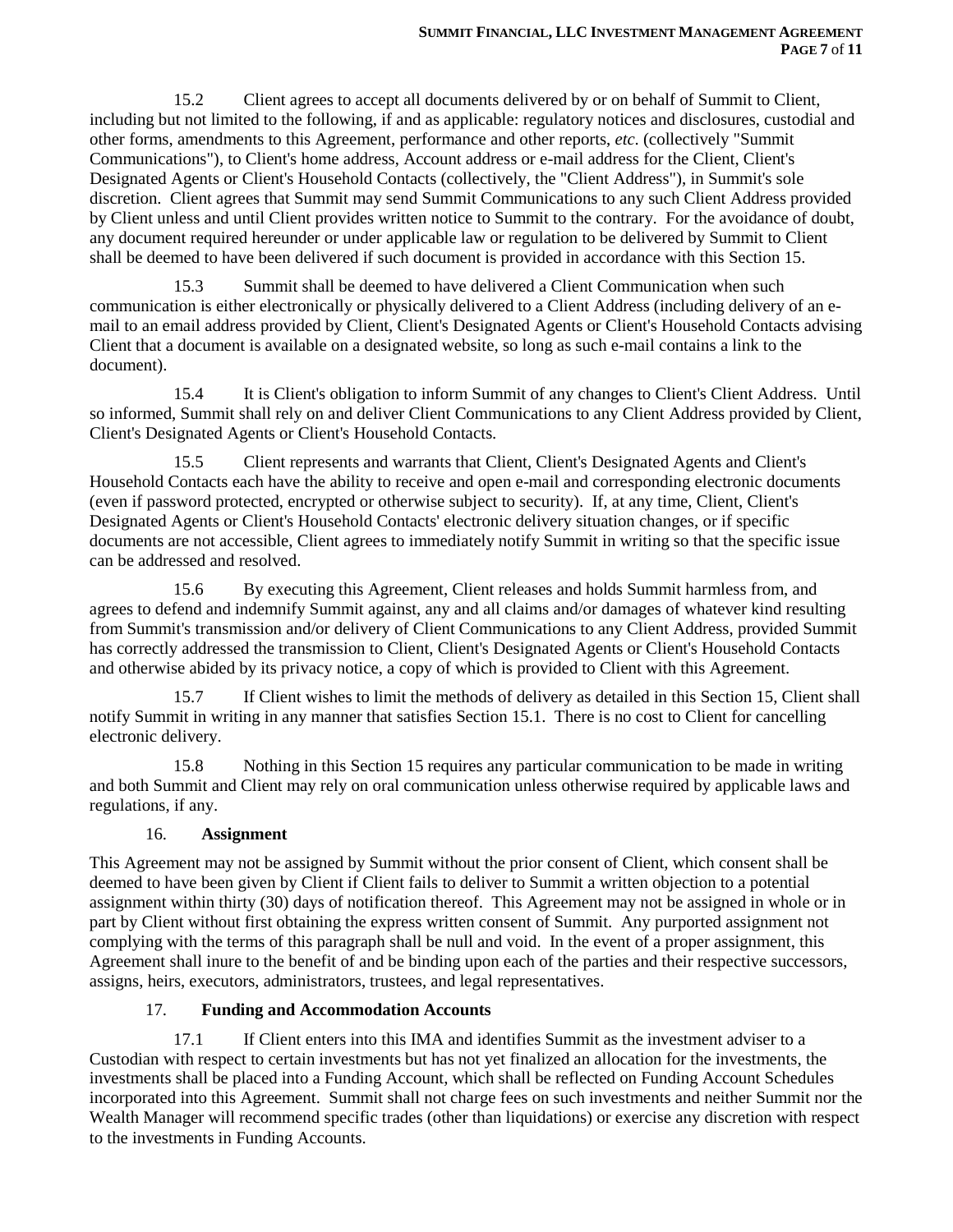17.2 From time to time, some clients who select one more advisory programs also (i) own other securities positions for which the Wealth Manager provides certain administrative services but not investment management services; and/or (ii) maintain cash or cash equivalents in accounts for purpose of paying certain expenses, often from the accumulated dividends from advised Assets. These securities and/or cash/cash equivalents shall be held in accounts designated as Accommodation Accounts and will be reflected on Accommodation Account Schedules incorporated into this Agreement. Neither Summit nor the Wealth Manager will provide investment management services with respect to positions in Accommodation Accounts.

#### 18. **Miscellaneous**

18.1 Entire Agreement.This Agreement constitutes the entire Agreement and understanding between the parties with respect to the subject matter herein and supersedes and replaces any prior agreements and understandings, whether oral or written, between them with respect to all such matters (except that the terms of any existing tri-party agreements among Summit, Client and any third party manager or investment platform shall not be effected by this agreement, if applicable). It is not valid until it is signed by an appropriate signatory on behalf of Summit. Client may add or replace investment advisory programs by adopting new Advisory Program Schedules that incorporate the terms of this Agreement, which schedules shall become effective upon acceptance by Summit. The Agreement shall remain in effect during the time in which Assets move to different Accounts.

18.2 Amendments and Waivers. Summit may amend any provision of this Agreement (i) upon written notification to Client, which amendment shall become effective thirty (30) days from the date notice is provided in accordance with Section 15, unless Client notifies Summit to the contrary, in writing; and/or (ii) with affirmative Client consent, which will typically be obtained when adding or changing Advisory Program Schedules. A party's failure to insist at any time upon strict compliance with this Agreement or with any of the terms of this Agreement or any continued course of such conduct on its part will not constitute or be considered a waiver by such party of any of its rights or privileges.

18.3 Binding. This Agreement and the rights and obligations created hereunder it shall be binding upon and inure solely to the benefit of the parties hereto and their respective successors and permitted assigns, and nothing in this Agreement, express or implied, is intended or should be construed to confer upon any other person any right, remedy, or claim under or by virtue of this Agreement. Notwithstanding the foregoing, to the extent inconsistent, Custodians may rely on Client's delegation of authority to Summit with respect to the matters addressed in this Agreement.

18.4 Force Majeure Client agrees that Summit shall not be liable for any loss caused directly or indirectly by government restrictions, exchange or market rulings, suspension of trading, war, strikes, terrorist attacks, any other conditions which are commonly known as "Acts of God" (such has hurricanes, tornados *etc.*), or any other event or circumstance beyond Summit's reasonable control.

18.5 Illiquid Securities. If any illiquid or unmarketable securities are transferred into an Account of Client and Summit wishes to liquidate such securities but such securities cannot be promptly liquidated, the securities must be transferred out of the Account or disposed of by Client within thirty (30) days after notice is sent to Client.

18.6 Headings. The headings contained in this Agreement are for reference purposes only and shall not be considered in interpreting the meaning of the terms of this Agreement or application of law to this Agreement.

18.7 Counterparts.This Agreement may be executed in any number of counterparts, each of which shall be deemed an original, but all of which together shall constitute one and the same instrument. Signed counterparts of this Agreement may be delivered by facsimile or by scanned and e-mailed image or PDF document.

18.8 Choice of Law and Severability. This Agreement and its enforcement shall be governed by the laws of the State of New Jersey without giving effect to the principles of conflict of laws. Whenever possible, each provision of this Agreement shall be interpreted in such a manner as to be valid and effective under applicable law. If any provision of this Agreement shall be prohibited by or invalid under such law, such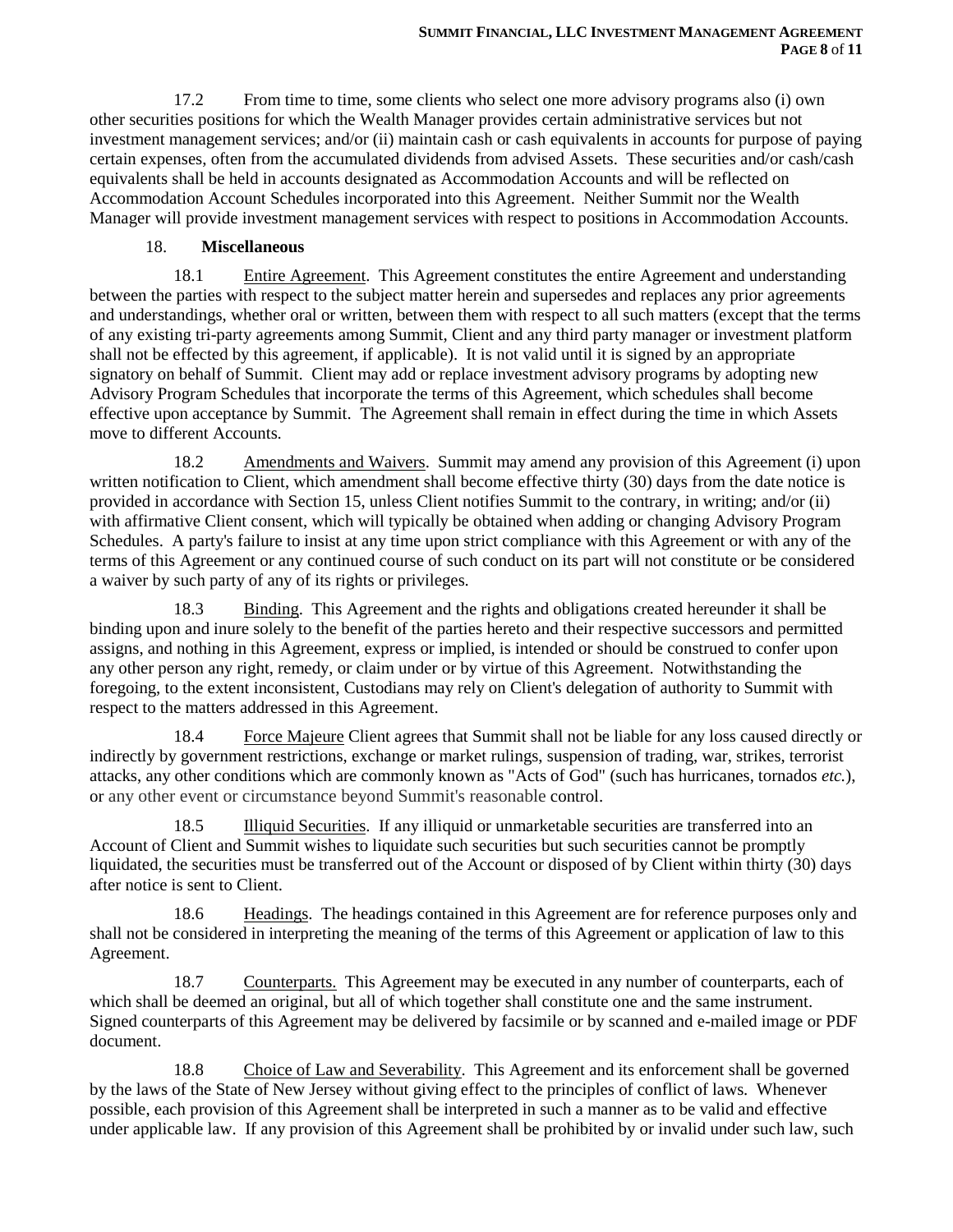provision shall be ineffective to the extent of such prohibition or invalidity, without invalidating the remainder of such provisions or other provisions of this Agreement.

18.9 Survivability. The provisions on Sections 3.2, 3.3, 4.5, 7, 10, 11, 12, 14.3, 14.4, 15, 18, 19, 20 and 22 shall survive the termination of this Agreement.

19. ERISA Disclosures. Summit will disclose, to the extent required by ERISA Regulation Section 2550.408b-2(c), to Client any change to the information in this Agreement as to services, status and compensation required to be disclosed by Summit under ERISA Regulation Section 2550.408b-2(c)(1)(iv)(A) through (D), and (G) as soon as practicable, but no later than sixty (60) days from the date on which Summit is informed of the change (unless such disclosure is precluded due to extraordinary circumstances beyond Summit's control, in which case the information will be disclosed as soon as practicable).

In accordance with ERISA Regulation Section  $2550.408b-2(c)(1)(vi)$ , upon the written request of the responsible plan fiduciary or plan administrator, Summit will disclose all information related to the compensation or fees received in connection with this Agreement that is required for the Plan to comply with the reporting and disclosure requirements of Title I of ERISA and the regulations, forms and schedules issued thereunder ("*Reporting and Disclosure Information"*). Such disclosure shall be made reasonably in advance of the date upon which the responsible plan fiduciary or plan administrator states that it must comply with the reporting and disclosure requirement ("*Compliance Date*") (unless such disclosure is precluded due to extraordinary circumstances beyond Summit's control, in which case the Reporting and Disclosure Information will be disclosed as soon as practicable); provided that, the responsible fiduciary or plan administrator provides the written request to Adviser reasonably in advance of the Compliance Date and Client understands that a failure to do so many preclude Summit from timely responding to the request and as such will be treated as extraordinary circumstances beyond the Adviser's control.

19.2 If Summit makes an unintentional error or omission in disclosing the information required under ERISA Regulation Section 2550.408b-2(c)(1)(iv), a change to the information as described in section 19 above, or the information described in section 19.1 above, Summit will disclose to Client the corrected information as soon as practicable, but no later than thirty (30) days from the date on which Summit learns of such error or omission.

19.3 As applicable, this Agreement constitutes both an agreement between the parties and a disclosure statement under ERISA Regulation Section 2550.408b-2(c).

# 20. **Arbitration**

**This Agreement contains a predispute arbitration clause. By signing an arbitration agreement the parties agree as follows:**

- **a. All parties to this Agreement are giving up the right to sue each other in court including the right to a trial by jury, except as provided by the rules of the arbitration forum in which a claim is filed.**
- **b. Arbitration awards are generally final and binding; a party's ability to have a court reverse or modify an arbitration award is very limited.**
- **c. The ability of the parties to obtain documents, witness statements, and other discovery is generally more limited in arbitration than in court proceedings.**
- **d. The arbitrators do not have to explain the reason(s) for their award unless, in an eligible case, a joint request for an explained decision has been submitted by all parties to the panel at least twenty (20) days prior to the first scheduled hearing date.**
- **e. The panel of arbitrators will typically include a minority of arbitrators who were or are affiliated with the securities industry.**
- **f. The rules of some arbitration forums may impose time limits for bringing a claim in arbitration. In some cases, a claim that is ineligible for arbitration may be brought to court.**
- **g. The rules of the arbitration forum in which the claim is filed, and any amendments thereto, shall be incorporated into this agreement.**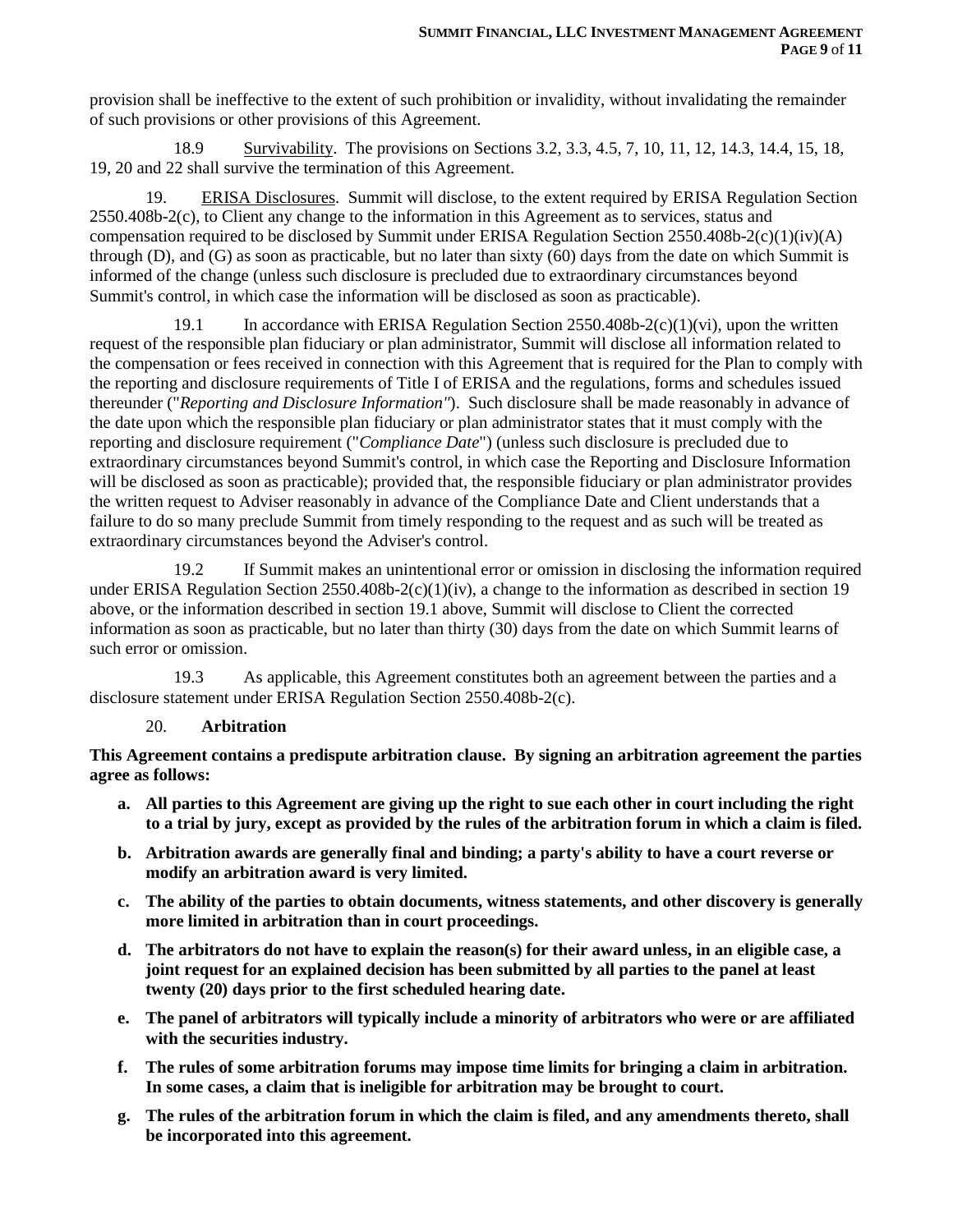#### **Arbitration Agreement**

**Subject to the conditions and exceptions noted above and to the extent not inconsistent with applicable law, in the event of any dispute pertaining to Summit's services under this Agreement, Summit and Client agree to submit the dispute to arbitration under the auspices of, and in accordance with the rules of, the American Arbitration Association ("AAA").**

**No person shall bring a putative or certified class action to arbitration, nor seek to enforce any predispute arbitration agreement against any person who has initiated in court a putative class action; or who is a member of a putative class who has not opted out of the class with respect to any claims encompassed by the putative class action until; (i) the class certification is denied; (ii) the class is decertified; or (iii) the customer is excluded from the class by the court. Such forbearance to enforce an agreement to arbitrate shall not constitute a waiver of any rights under this agreement to the extent stated herein.**

**Client understands that it cannot be required to arbitrate any dispute or controversy non-arbitratable under federal law. This Section 20 does not constitute a waiver of any right provided under the federal securities laws.**

21. **Client Acknowledgments.** By signing this Agreement, Client acknowledges that:

21.1 Client understands that this Agreement will govern the relationship between Summit and Client with respect to Assets in the Advisory Program Schedules, which schedules may be added to or removed from this Agreement at various times. Client further understands that no investment management services will be provided regarding assets in Accommodation Accounts and that no ongoing investment management services will be provided regarding assets in Funding Accounts.

21.2 Client understands Summit's investment approach and strategy, the related risk factors and the associated fees and charges.

21.3 Client understands and acknowledges the importance of reviewing the information provided in confirmations, Account statements, and performance reports and agrees to immediately inform Summit of any errors.

21.4 Client acknowledges receipt of a copy of (i) Summit's applicable Brochure(s), and (ii) the Brochure Supplement (Form ADV Part 2B) for the Wealth Manager(s) who will manage the Assets and (iii) this Agreement, which contains disclosures required by ERISA Regulation Section 2550.408b-2(c), if and as applicable, including the disclosure as to Summit's status as a fiduciary and a registered investment adviser under the Advisers Act, reasonably in advance of entering into this Agreement.

21.5 Client acknowledges that Summit may, but is not required to, reject or delay following instructions from Client if, in Summit's reasonable judgment, (i) such instructions are not consistent with the terms of this Agreement, Summit's Brochure, or the nature of the investment advisory services to be provided; (ii) such instructions, if implemented, would violate any applicable law, rule, or regulation; or (iii) Summit believes Client's autonomy has been compromised due to undue influence or exploitation or Client is incapable of acting in Client's best interests. Client agrees to defend, indemnify and hold harmless Summit from and against any and all losses, claims, damages, liabilities, actions, costs, expenses (including, without limitation, reasonable attorneys' and accountants' fees and disbursements and any amounts paid in settlement or compromise, provided the other party has given prior written approval of such settlement or compromise) (collectively, "Losses") to which Summit becomes subject as a result of rejecting or delaying following instructions from Client in accordance with the terms of the prior sentence so long as Summit acts reasonably.

21.6 Client acknowledges that Summit is providing advisory services only with respect to the Assets. If Client holds other assets, Summit is not responsible for managing or advising such other assets or diversifying with respect to those assets, unless it is expressly noted on the Advisory Services Schedules and accepted by Summit.

21.7 If Client is a natural person, Client's disability or incompetence will not change the terms of this Agreement. However, Client's executor, guardian, attorney-in-fact or other authorized representative may terminate this Agreement by giving Summit proper notice. Client recognizes that upon the death, disability